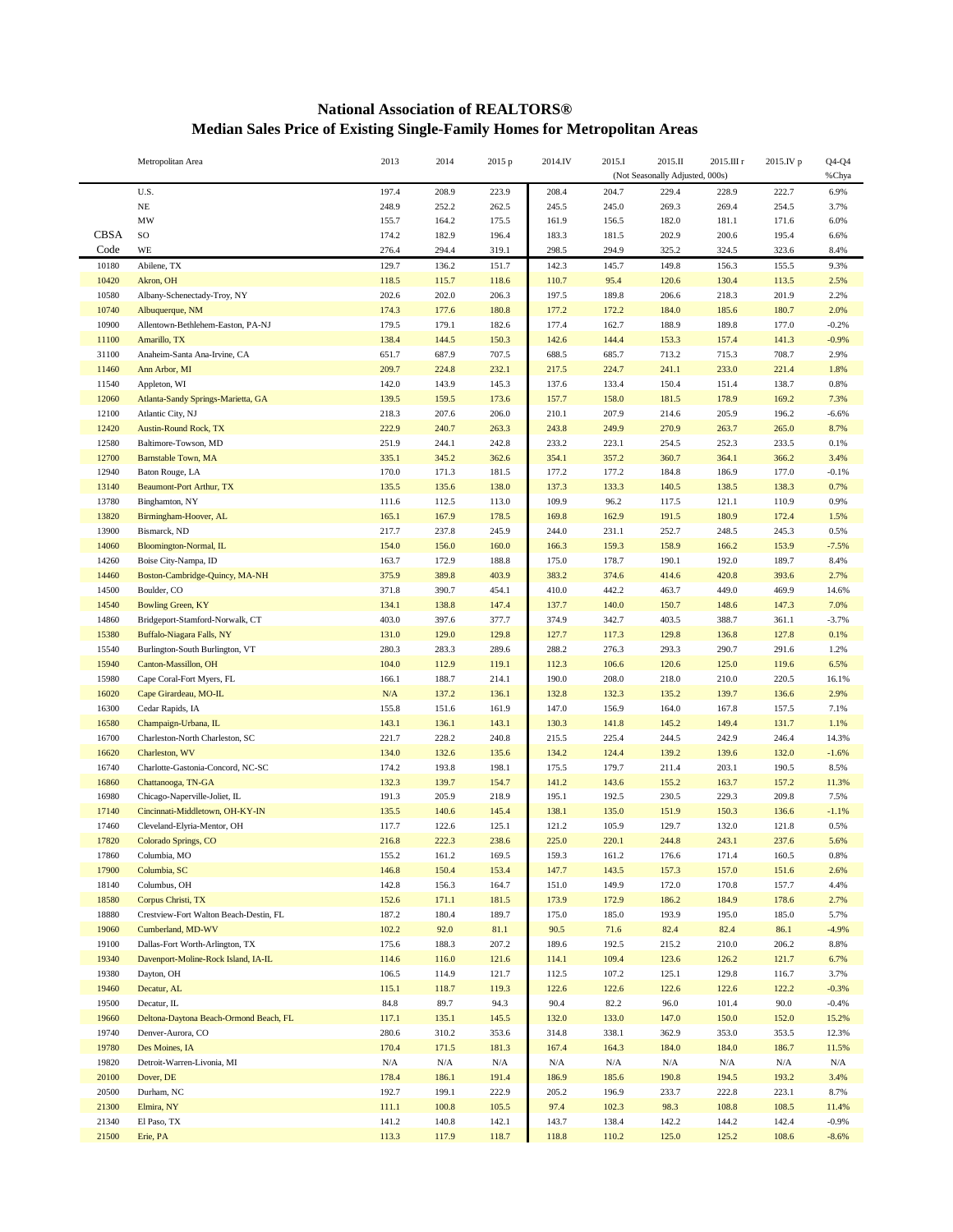|                | Metropolitan Area                                  | 2013           | 2014           | 2015 p         | 2014.IV        | 2015.I         | 2015.II                         | 2015.III r     | 2015.IV p      | $Q4-Q4$         |
|----------------|----------------------------------------------------|----------------|----------------|----------------|----------------|----------------|---------------------------------|----------------|----------------|-----------------|
|                |                                                    |                |                |                |                |                | (Not Seasonally Adjusted, 000s) |                |                | %Chya           |
| 21660          | Eugene-Springfield, OR                             | 200.9          | 210.4          | 222.2          | 215.7          | 211.3          | 222.6                           | 226.2          | 222.8          | 3.3%            |
| 22020          | Fargo, ND-MN                                       | 164.6          | 173.0          | 190.6          | 175.7          | 180.0          | 190.3                           | 191.8          | 193.8          | 10.3%           |
| 22140          | Farmington, NM                                     | 173.8          | 180.0          | 172.7          | 176.1          | 165.4          | 176.6                           | 178.4          | 165.4          | $-6.1%$         |
| 22180          | Fayetteville, NC                                   | 146.5          | 125.4          | 116.9          | 145.0          | 145.0          | 159.9                           | 152.1          | 157.6          | 8.7%            |
| 22500          | Florence, SC                                       | 123.8          | 120.0          | 133.7          | 125.3          | 124.5          | 135.2                           | 136.8          | 137.9          | 10.1%           |
| 22540          | Fond du Lac, WI                                    | 118.3<br>106.6 | 120.6          | 123.5          | 134.3<br>109.5 | 96.6           | 130.4<br>118.8                  | 123.4<br>120.7 | 126.9          | $-5.5%$         |
| 23060<br>23540 | Ft. Wayne, IN<br>Gainesville, FL                   | 167.3          | 108.2<br>172.3 | 115.9<br>178.9 | 175.0          | 106.3<br>169.9 | 190.0                           | 175.0          | 113.5<br>180.6 | 3.7%<br>3.2%    |
| 23844          | Gary-Hammond, IN                                   | 130.1          | 135.1          | 141.7          | 137.0          | 123.4          | 149.0                           | 147.6          | 139.8          | 2.0%            |
| 24020          | Glens Falls, NY                                    | 160.6          | 165.7          | 169.3          | 172.7          | 164.6          | 165.4                           | 177.2          | 165.6          | $-4.1%$         |
| 24340          | Grand Rapids, MI                                   | 128.4          | 138.3          | 150.8          | 136.9          | 137.0          | 155.2                           | 155.4          | 148.9          | 8.8%            |
| 24580          | Green Bay, WI                                      | 134.7          | 146.6          | 144.3          | 140.8          | 132.0          | 145.0                           | 150.1          | 143.2          | 1.7%            |
| 24660          | Greensboro-High Point, NC                          | 131.0          | 136.6          | 151.5          | 137.9          | 138.3          | 159.8                           | 154.8          | 148.2          | 7.5%            |
| 24860          | Greenville, SC                                     | 159.2          | 165.4          | 175.1          | 166.2          | 167.1          | 179.5                           | 177.0          | 174.6          | 5.1%            |
| 25060          | Gulfport-Biloxi, MS                                | 107.8          | 117.1          | 126.7          | 122.3          | 116.0          | 131.3                           | 131.9          | 125.1          | 2.3%            |
| 25180          | Hagerstown-Martinsburg, MD-WV                      | 147.8          | 150.7          | 152.6          | 148.8          | 145.0          | 155.8                           | 159.4          | 147.5          | $-0.9%$         |
| 25420          | Harrisburg-Carlisle, PA                            | 151.7          | 153.0          | 159.0          | 155.0          | 146.8          | 165.3                           | 162.9          | 155.7          | 0.5%            |
| 25540          | Hartford-West Hartford-East Hartford, CT           | 227.0          | 220.9          | 221.5          | 215.2          | 202.6          | 229.5                           | 229.2          | 214.1          | $-0.5%$         |
| 26180          | Honolulu, HI                                       | 661.5          | 682.8          | 707.7          | 701.3          | 699.3          | 698.6                           | 714.0          | 716.6          | 2.2%            |
| 26420          | Houston-Baytown-Sugar Land, TX                     | 181.3          | 198.4          | 213.4          | 199.3          | 200.3          | 221.1                           | 217.2          | 209.2          | 5.0%            |
| 26620          | Huntsville, AL                                     | 171.6          | 171.1          | 173.7          | 174.2          | 174.2          | 170.1                           | 173.8          | 176.5          | 1.3%            |
| 26900          | Indianapolis, IN                                   | 136.7          | 144.6          | 153.2          | 142.8          | 139.2          | 160.2                           | 157.3          | 149.5          | 4.7%            |
| 27140          | Jackson, MS                                        | 148.2          | 155.3          | 166.1          | 152.6          | 154.1          | 172.0                           | 165.6          | 166.1          | 8.8%            |
| 27260          | Jacksonville, FL                                   | 160.8          | 181.1          | 205.1          | 187.7          | 182.5          | 204.0                           | 199.0          | 235.0          | 25.2%           |
| 28100          | Kankakee-Bradley, IL                               | 111.5          | 114.8          | 116.5          | 115.4          | 99.5           | 124.4                           | 126.5          | 105.7          | $-8.4%$         |
| 28140          | Kansas City, MO-KS                                 | 154.8          | 158.8          | 170.4          | 156.4          | 153.0          | 177.8                           | 174.0          | 167.5          | 7.1%            |
| 28420          | Kennewick-Richland-Pasco, WA                       | 186.6          | 187.9          | 199.3          | 191.5          | 181.0          | 201.4                           | 201.8          | 208.5          | 8.9%            |
| 28740          | Kingston, NY                                       | 207.9          | 200.1          | 196.2          | 202.0          | 174.1          | 198.7                           | 212.1          | 192.4          | $-4.8%$         |
| 28940          | Knoxville, TN                                      | 146.7          | 149.7          | 157.2          | 150.8          | 149.2          | 159.8                           | 161.2          | 155.5          | 3.1%            |
| 29460<br>29620 | Lakeland-Winter Haven, FL                          | 117.3<br>102.2 | 132.9<br>120.1 | 144.5<br>128.3 | 136.5<br>123.0 | 136.0<br>114.6 | 145.0                           | 147.9<br>131.9 | 149.0<br>122.8 | 9.2%<br>$-0.2%$ |
| 29820          | Lansing-E.Lansing, MI<br>Las Vegas-Paradise, NV    | 173.8          | 198.0          | 216.8          | 202.3          | 205.9          | 135.2<br>216.3                  | 221.5          | 220.5          | 9.0%            |
| 30460          | Lexington-Fayette, KY                              | 143.8          | 144.0          | 148.1          | 142.7          | 141.2          | 149.3                           | 151.8          | 146.7          | 2.8%            |
| 30700          | Lincoln, NE                                        | 143.3          | 145.6          | 156.8          | 154.5          | 150.2          | 158.7                           | 157.9          | 158.7          | 2.7%            |
| 30780          | Little Rock-N. Little Rock, AR                     | 137.0          | 131.7          | 135.9          | 128.9          | 131.8          | 139.6                           | 137.4          | 133.2          | 3.3%            |
| 31100          | Los Angeles-Long Beach-Santa Ana, CA               | 405.6          | 449.5          | 476.8          | 450.9          | 431.7          | 445.2                           | 506.8          | 481.9          | 6.9%            |
| 31140          | Louisville, KY-IN                                  | 139.5          | 142.8          | 154.5          | 143.2          | 141.1          | 159.2                           | 158.4          | 153.4          | 7.1%            |
| 31540          | Madison, WI                                        | 221.5          | 228.2          | 238.0          | 230.4          | 226.2          | 237.2                           | 243.2          | 241.8          | 4.9%            |
| 31700          | Manchester-Nashua, NH                              | 229.2          | 234.8          | 253.2          | 236.5          | 237.4          | 253.5                           | 261.9          | 250.2          | 5.8%            |
| 32820          | Memphis, TN-MS-AR                                  | 129.4          | 138.6          | 147.0          | 135.2          | 132.1          | 153.6                           | 154.0          | 141.0          | 4.3%            |
| 33100          | Miami-Fort Lauderdale-Miami Beach, FL              | 246.0          | 266.0          | 283.8          | 265.0          | 269.1          | 289.9                           | 290.0          | 286.0          | 7.9%            |
| 33340          | Milwaukee-Waukesha-West Allis, WI                  | 200.7          | 207.8          | 220.4          | 207.8          | 195.4          | 226.9                           | 226.8          | 218.7          | 5.2%            |
| 33460          | Minneapolis-St. Paul-Bloomington, MN-WI            | 196.2          | 210.1          | 225.1          | 210.0          | 209.4          | 229.2                           | 228.7          | 223.7          | 6.5%            |
| 33660          | Mobile, AL                                         | 108.4          | 115.5          | 123.9          | 112.2          | 122.5          | 127.7                           | 120.0          | 125.1          | 11.5%           |
| 33860          | Montgomery, AL                                     | 133.4          | 137.3          | 136.5          | 138.7          | 129.0          | 143.7                           | 138.4          | 133.7          | $-3.6%$         |
| 34820          | Myrtle Beach-Conway-North Myrtle Beach, SC-NC      | 176.9          | 177.8          | 187.9          | 180.0          | 177.0          | 187.6                           | 191.1          | 193.8          | 7.7%            |
| 34940          | Naples-Marco Island, FL                            | 312.7          | 375.2          | 412.9          | 373.3          | 405.0          | 423.0                           | 400.0          | 423.5          | 13.4%           |
| 34980          | Nashville-Davidson--Murfreesboro, TN               | 176.4          | 183.0          | 204.2          | 187.2          | 186.4          | 208.5                           | 209.1          | 207.3          | 10.7%           |
| 35300          | New Haven-Milford, CT                              | 226.5          | 233.3          | 215.4          | 214.1          | 205.1          | 218.1                           | 232.0          | 206.5          | $-3.5%$         |
| 35380          | New Orleans-Metairie-Kenner, LA                    | 164.7          | 165.0          | 169.7          | 164.1          | 154.1          | 176.7                           | 171.8          | 169.8          | 3.5%            |
| 35620          | New York-Northern New Jersey-Long Island, NY-NJ-PA | 391.8          | 395.9          | 397.9          | 386.1          | 385.0          | 410.4                           | 409.6          | 384.6          | $-0.4%$         |
| 35620.1        | New York-Wayne-White Plains, NY-NJ                 | 465.7          | 468.2          | 475.9          | 455.5          | 466.7          | 473.2                           | 494.1          | 464.6          | 2.0%            |
| 35620.2        | NY: Edison, NJ                                     | 302.1          | 305.1          | 299.8          | 281.9          | 283.3          | 322.9                           | 339.3          | 270.9          | $-3.9%$         |
| 35620.3        | NY: Nassau-Suffolk, NY                             | 396.8          | 405.9          | 422.7          | 411.8          | 404.2          | 430.0                           | 423.3          | 426.6          | 3.6%            |
| 35620.4        | NY: Newark-Union, NJ-PA                            | 381.3          | 381.5          | 376.9          | 363.9          | 350.8          | 394.4                           | 397.4          | 347.9          | $-4.4%$         |
| 35980<br>36100 | Norwich-New London, CT<br>Ocala, FL                | 186.6<br>100.9 | 180.2<br>103.2 | 203.6<br>116.0 | 183.2<br>104.7 | 169.4<br>107.0 | 187.3<br>115.0                  | 187.8<br>121.0 | 186.3<br>121.0 | 1.7%<br>15.6%   |
| 36420          | Oklahoma City, OK                                  | 153.1          |                | 149.6          | 152.9          |                |                                 | 153.9          | 148.3          | $-3.0%$         |
| 36540          | Omaha, NE-IA                                       | 145.7          | 150.3<br>149.0 | 159.1          | 147.0          | 136.6<br>148.1 | 156.3<br>163.5                  | 159.8          | 160.4          | 9.1%            |
| 36740          | Orlando, FL                                        | 160.4          | 180.0          | 197.6          | 180.0          | 186.0          | 198.0                           | 201.2          | 205.0          | 13.9%           |
| 36780          | Oshkosh-Neenah, WI                                 | 125.6          | 124.8          | 131.0          | 129.1          | 125.1          | 131.9                           | 133.2          | 130.8          | 1.3%            |
| 37340          | Palm Bay-Melbourne-Titusville, FL                  | 126.2          | 137.6          | 160.5          | 139.0          | 145.0          | 165.0                           | 167.0          | 165.0          | 18.7%           |
| 37380          | Palm Coast, FL                                     | 143.7          | 155.4          | 172.0          | 159.0          | 159.9          | 168.0                           | 180.0          | 180.2          | 13.3%           |
| 37460          | Panama City-Lynn Haven-Panama City Beach, FL       | 153.3          | 169.9          | 182.8          | 170.0          | 185.0          | 172.7                           | 183.4          | 189.9          | 11.7%           |
| 37860          | Pensacola-Ferry Pass-Brent, FL                     | 152.4          | 150.8          | 159.9          | 152.0          | 149.9          | 160.7                           | 165.0          | 164.0          | 7.9%            |
| 37900          | Peoria, IL                                         | 114.4          | 118.9          | 120.7          | 113.5          | 105.2          | 127.3                           | 126.7          | 115.0          | 1.3%            |
| 37980          | Philadelphia-Camden-Wilmington, PA-NJ-DE-MD        | 220.3          | 220.7          | 223.7          | 213.3          | 204.9          | 231.7                           | 234.7          | 213.7          | 0.2%            |
| 38060          | Phoenix-Mesa-Scottsdale, AZ                        | 183.6          | 198.5          | 216.4          | 200.3          | 206.1          | 217.9                           | 218.8          | 221.0          | 10.3%           |
| 38340          | Pittsfield, MA                                     | 183.4          | 186.2          | 195.7          | 196.8          | 178.3          | 199.4                           | 198.8          | 199.1          | 1.2%            |